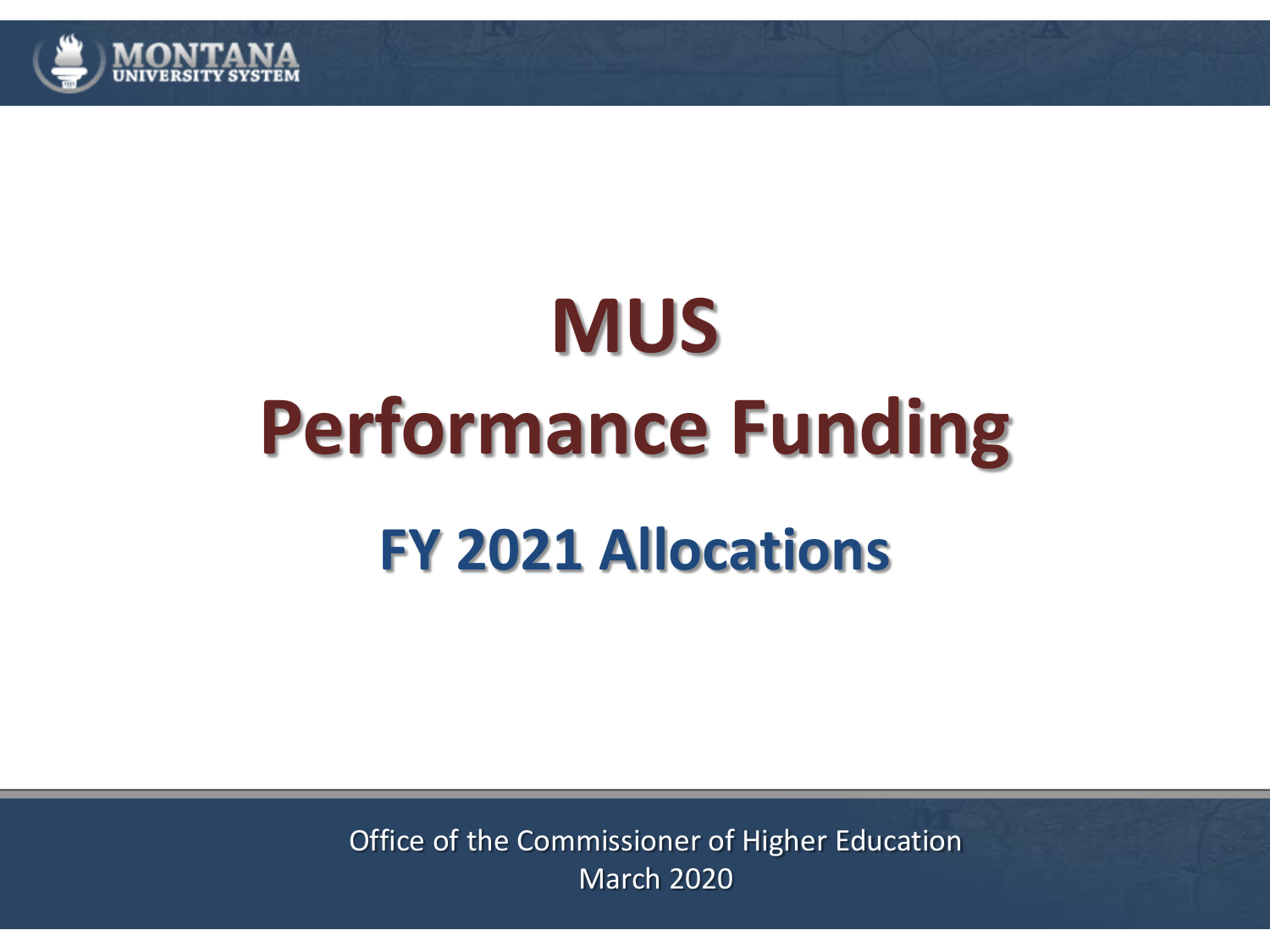

# **Goals**

- 1) Utilize performance funding as a strategy to help increase the percentage of the population with a higher education credential. *Increase degree production.* [Dashboard](http://www.mus.edu/data/dashboards/degrees.asp)
- 2) Incentivize campuses to improve student success and attainment of outcomes. *Focus on output as well as input.*
- 3) Connect finances with outcomes. *Pay for what we value.*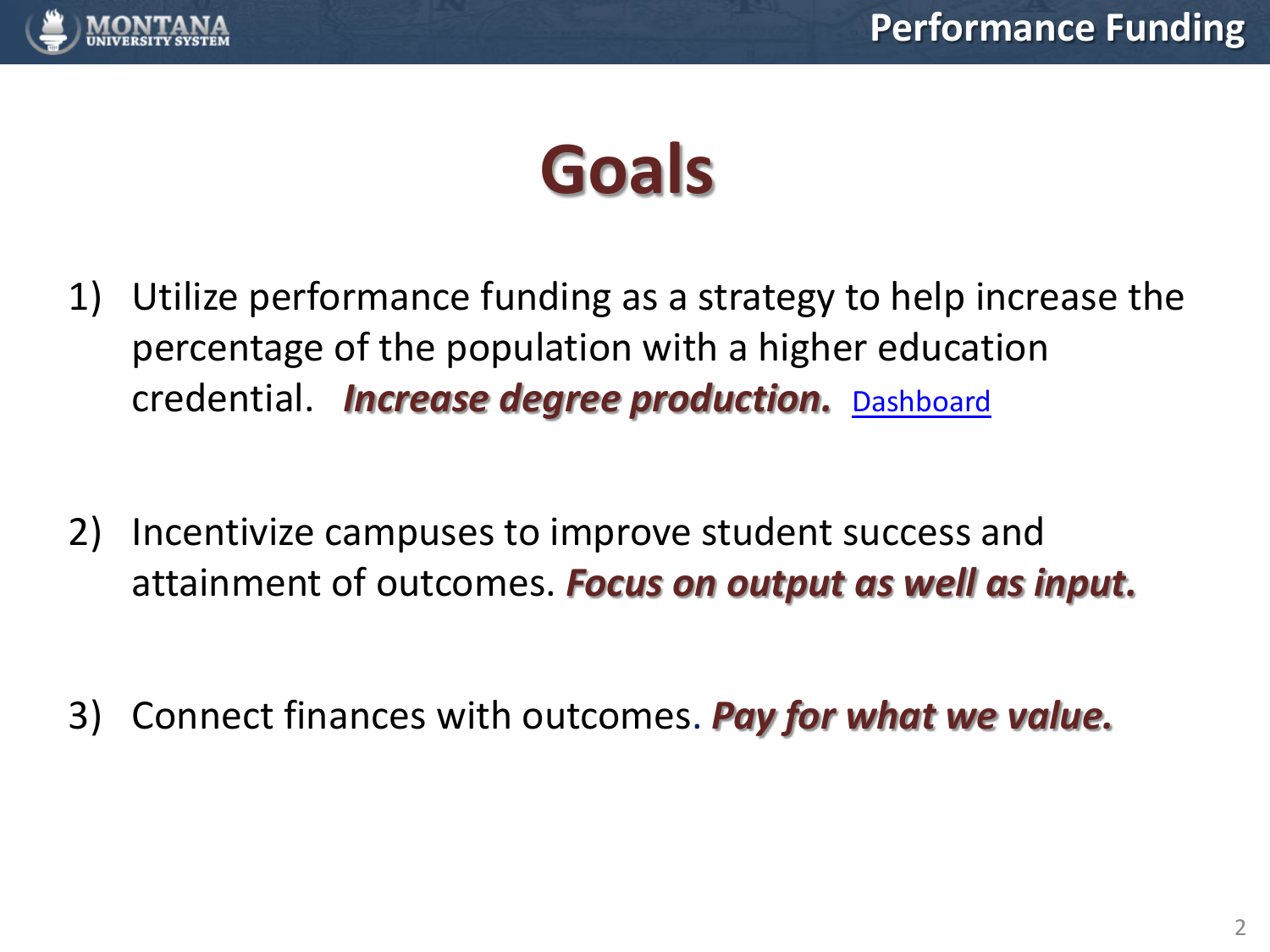<span id="page-2-0"></span>

# **PF Results**

# **FY 2021 Performance Funding Allocation Summary**

| Campus                     | Resident<br><b>FTE</b><br>(FY17 to FY19<br>average) | <b>Campus Share</b><br>of Resident<br><b>FTE</b> | Eligible<br>\$\$ Amount | <b>PF Metrics</b><br><b>Index Score</b> | <b>FY21</b><br>Allocation | % of Eligible<br>\$\$ Amt.<br>Received |
|----------------------------|-----------------------------------------------------|--------------------------------------------------|-------------------------|-----------------------------------------|---------------------------|----------------------------------------|
| <b>MSU Bozeman</b>         | 8,830                                               | 35.5%                                            | \$5,322,089             | 1,062                                   | \$5,322,089               | 100%                                   |
| <b>Gallatin College</b>    | 411                                                 | 1.7%                                             | \$248,010               | 1,104                                   | \$248,010                 | 100%                                   |
| <b>MSU Billings</b>        | 2,332                                               | 9.4%                                             | \$1,405,436             | 981                                     | \$929,981                 | 66%                                    |
| <b>City College</b>        | 648                                                 | 2.6%                                             | \$390,394               | 1,100                                   | \$390,394                 | 100%                                   |
| <b>MSU Northern</b>        | 898                                                 | 3.6%                                             | \$541,227               | 1,127                                   | \$541,227                 | 100%                                   |
| <b>Great Falls College</b> | 1,070                                               | 4.3%                                             | \$645,019               | 1,052                                   | \$645,019                 | 100%                                   |
|                            |                                                     |                                                  |                         |                                         |                           |                                        |
| <b>UM Missoula</b>         | 6,112                                               | 24.6%                                            | \$3,684,142             | 1,022                                   | \$3,684,142               | 100%                                   |
| Missoula College           | 979                                                 | 3.9%                                             | \$590,346               | 1,019                                   | \$590,346                 | 100%                                   |
| <b>MT Tech</b>             | 1,428                                               | 5.7%                                             | \$860,558               | 1,036                                   | \$860,558                 | 100%                                   |
| <b>Highlands College</b>   | 300                                                 | 1.2%                                             | \$181,113               | 951                                     | \$138,890                 | 77%                                    |
| <b>UM Western</b>          | 1,073                                               | 4.3%                                             | \$646,875               | 1,226                                   | \$646,875                 | 100%                                   |
| Helena College             | 804                                                 | 3.2%                                             | \$484,791               | 1,105                                   | \$484,791                 | 100%                                   |
| Total                      | 24,887                                              | 100.0%                                           | \$15,000,000            |                                         | \$14,482,322              |                                        |

#### [Performance Funding](https://www.mus.edu/data/performancefunding/default.asp) [PF Metrics Dashboard](https://www.mus.edu/data/performancefunding/dashboards/default.asp)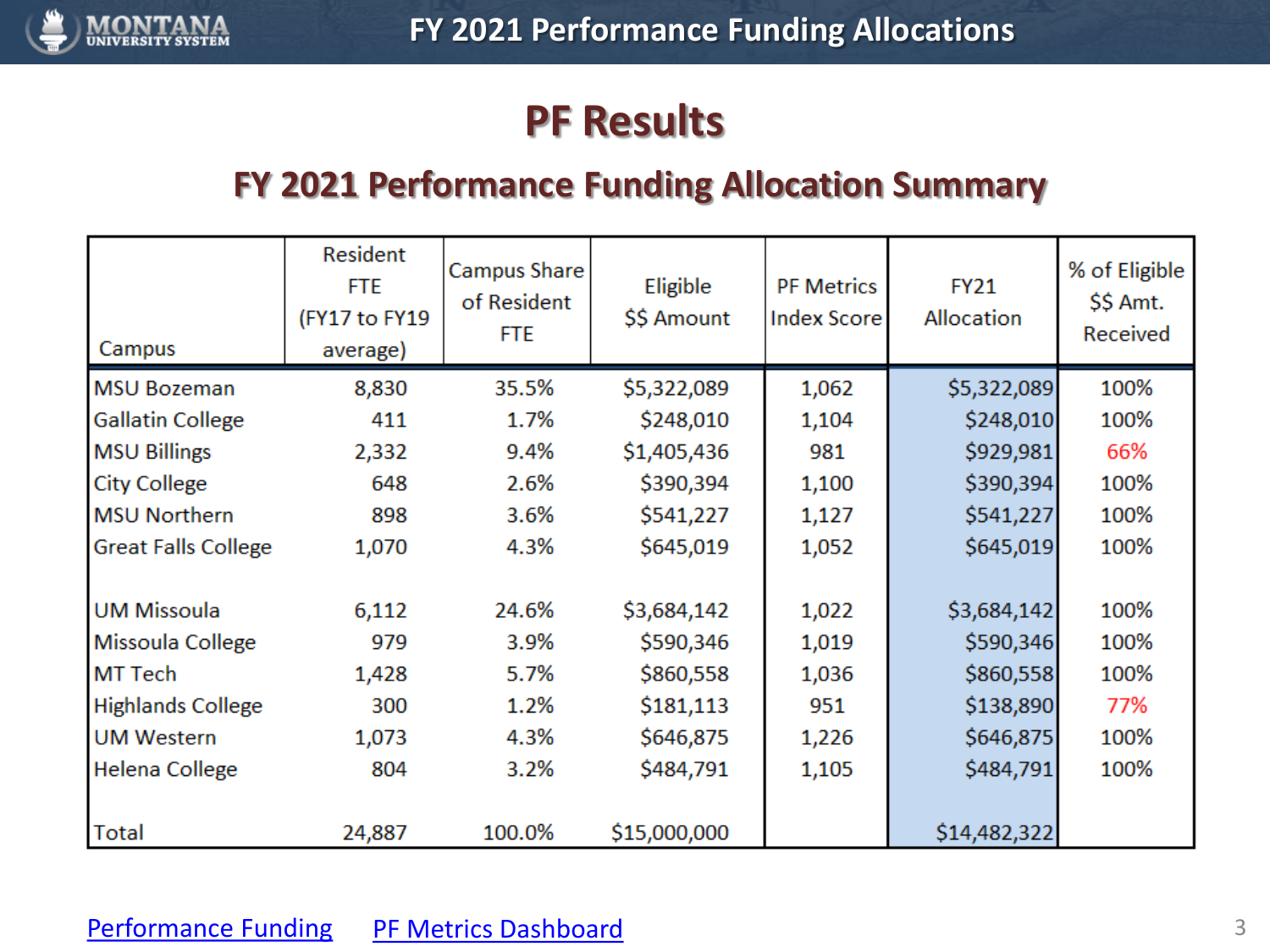

# **Performance Funding – Metric & Weights**

| <b>METRICS</b>                              | <b>Flagships</b> | 4-year Regional         | 2-year Colleges |
|---------------------------------------------|------------------|-------------------------|-----------------|
| <b>Undergrad Degrees &amp; Certificates</b> | 30%              | 40%                     | 30%             |
| <b>Retention Rates</b>                      | 30%              | 40%                     | 30%             |
| Graduate Degrees & Certificates             | 15%              |                         |                 |
| <b>Research Expenditures</b>                | 15%              |                         |                 |
| <b>Masters Degrees &amp; Certificates</b>   |                  | 10%<br>(MT Tech & MSUB) |                 |
| <b>Dual Enrollment</b>                      |                  | 10%<br>(UMW & MSUN)     | 10%             |
| <b>Remediation Success</b>                  |                  |                         | 10%             |
| <b>Credit Accumulation</b>                  |                  |                         | 10%             |
| Under-represented/At-risk                   |                  |                         |                 |
| <b>Retention Rates</b>                      | 5%               | 5%                      | 5%              |
| # of Degrees & Certificates Awarded         | 5%               | 5%                      | 5%              |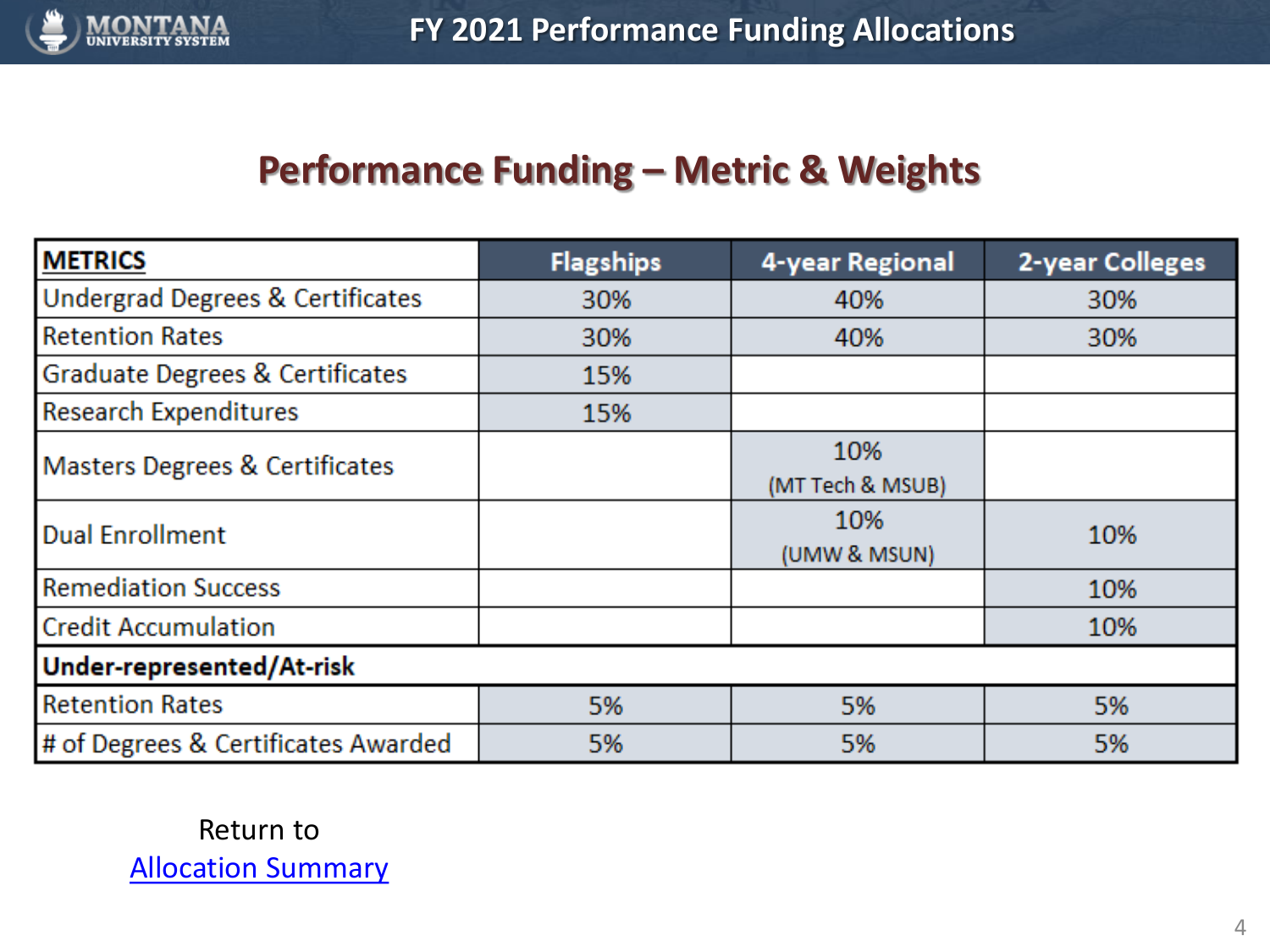

# **Retention Focused Options**

- $\triangleright$  Increase retention weights
- $\triangleright$  Establish retention specific targets
- ➢ Increase/dedicate PF amounts specifically for retention

Return to [Allocation Summary](#page-2-0)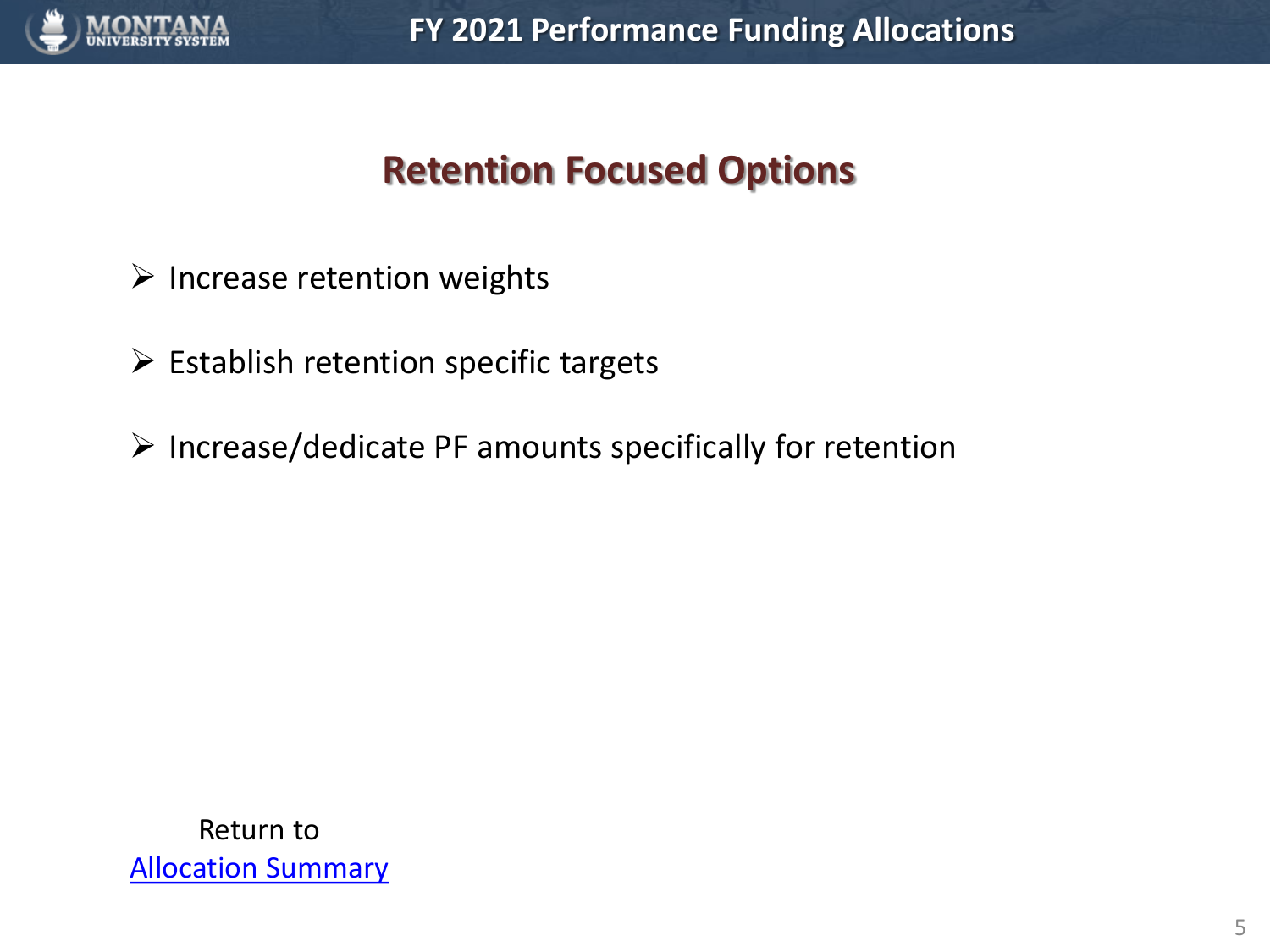

| <b>MSU Bozeman</b>                  | $3 - yr$    | <b>Current</b> | %               | <b>Index</b> |        | Weighted     |
|-------------------------------------|-------------|----------------|-----------------|--------------|--------|--------------|
|                                     | Average     | <b>Level</b>   | <b>Increase</b> | <b>Score</b> | Weight | <b>Score</b> |
| <b>METRICS</b>                      |             |                |                 |              |        |              |
| <b>Undergrad Degrees Awarded</b>    | 2,347       | 2,558          | 9%              | 1090         | 30%    | 327          |
| Under-Represented/At-risk Graduates | 1,159       | 1,219          | 5%              | 1052         | 5%     | 53           |
| <b>Retention</b>                    | 76.0%       | 75.4%          | $-1%$           | 992          | 30%    | 298          |
| Under-Represented/At-risk Students  | 72%         | 70%            | $-3%$           | 969          | 5%     | 48           |
| <b>Graduate Degrees</b>             | 634         | 630            | $-1%$           | 994          | 15%    | 149          |
| <b>Research Expenditures</b>        | 124,196,705 | 154,811,000    | 25%             | 1246         | 15%    | 187          |

| <b>TOTAL</b> |                                                        |       |
|--------------|--------------------------------------------------------|-------|
|              | larget<br>$ \mathbf{r}$ $\mathbf{r}$<br><u>UIVW.II</u> | 1,010 |

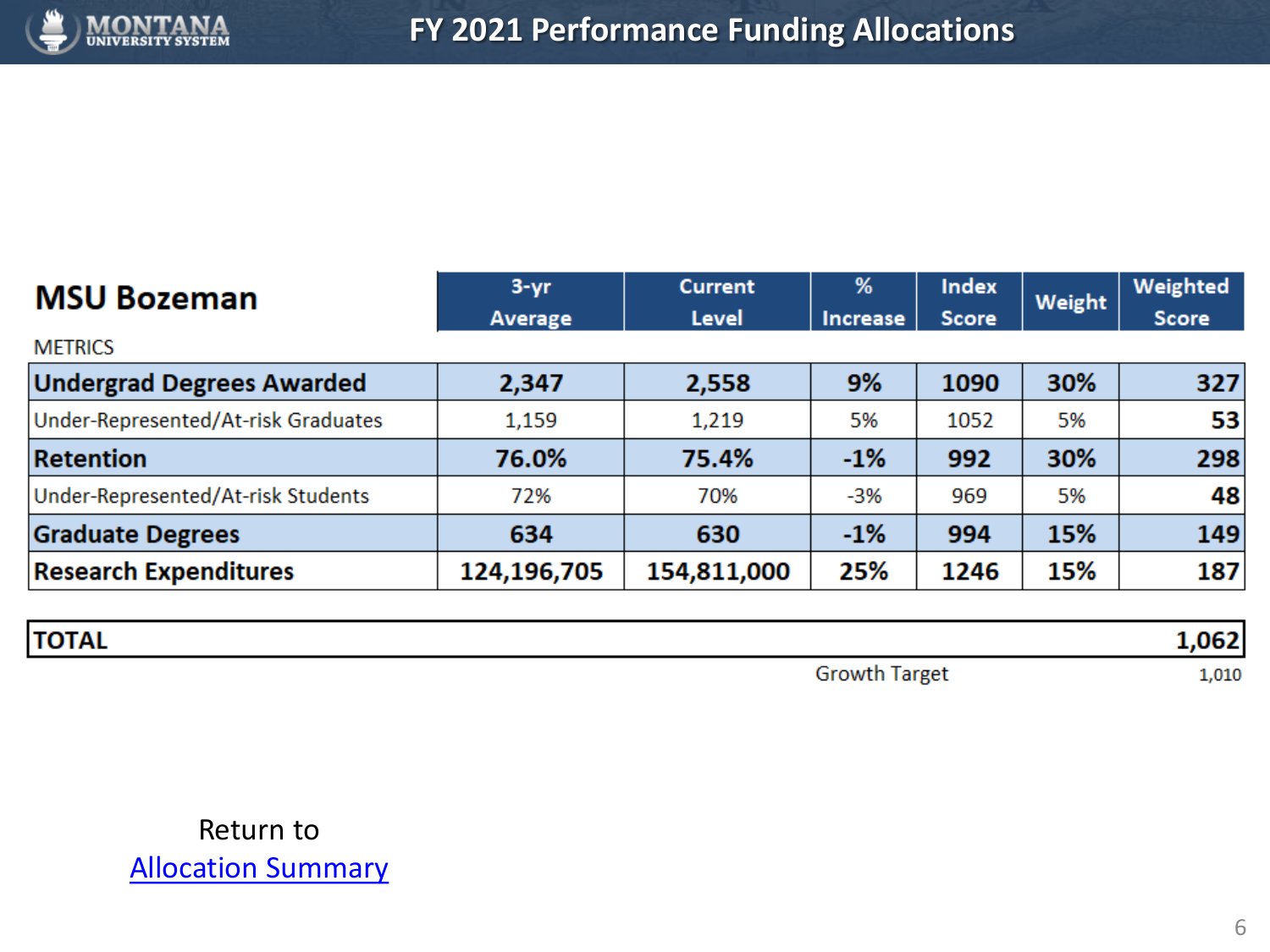

| <b>UM Missoula</b>                  | $3 - yr$       | <b>Current</b> | %        | <b>Index</b> | Weight | Weighted     |
|-------------------------------------|----------------|----------------|----------|--------------|--------|--------------|
|                                     | <b>Average</b> | Level          | Increase | <b>Score</b> |        | <b>Score</b> |
| <b>METRICS</b>                      |                |                |          |              |        |              |
| <b>Undergrad Degrees Awarded</b>    | 1,616          | 1,566          | $-3%$    | 969          | 30%    | 291          |
| Under-Represented/At-risk Graduates | 900            | 865            | -4%      | 961          | 5%     | 48           |
| <b>Retention</b>                    | 73.0%          | 72.2%          | $-1.1%$  | 989          | 30%    | 297          |
| Under-Represented/At-risk Students  | 67%            | 69%            | 2%       | 1024         | 5%     | 51           |
| <b>Graduate Degrees</b>             | 915            | 1,072          | 17%      | 1172         | 15%    | 176          |
| <b>Research Expenditures</b>        | 84,714,634     | 90,000,000     | 6%       | 1062         | 15%    | 159          |

| <b>TOTAL</b> |                                |       |
|--------------|--------------------------------|-------|
|              | Growth<br><b>Growth Target</b> | 1,010 |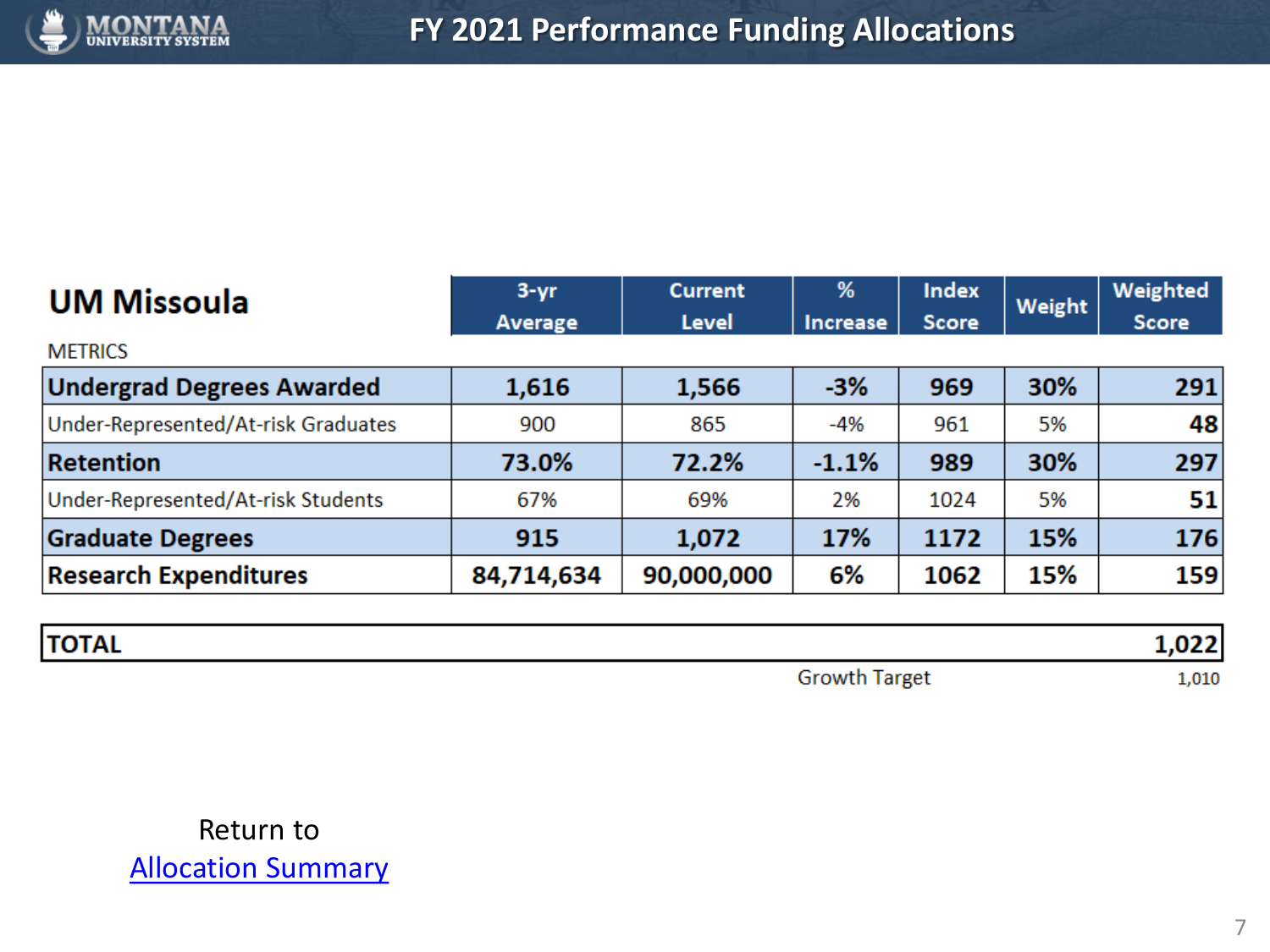

| <b>MSU Billings</b>                 | $3 - yr$ | <b>Current</b> | %        | <b>Index</b> | Weight | Weighted     |
|-------------------------------------|----------|----------------|----------|--------------|--------|--------------|
| <b>METRICS</b>                      | Average  | <b>Level</b>   | Increase | <b>Score</b> |        | <b>Score</b> |
| <b>Undergrad Degrees Awarded</b>    | 503      | 449            | $-11%$   | 893          | 40%    | 357          |
| Under-Represented/At-risk Graduates | 370      | 329            | $-11%$   | 890          | 5%     | 44           |
| <b>Retention</b>                    | 59.2%    | 64.3%          | 8.6%     | 1086         | 40%    | 434          |
| Under-Represented/At-risk Students  | 55.9%    | 58.8%          | 5%       | 1052         | 5%     | 53           |
| <b>Graduate Degrees</b>             | 119      | 110            | $-7%$    | 927          | 10%    | 93           |

| <b>TOTAL</b> |                                  | 981   |
|--------------|----------------------------------|-------|
|              | <b>Growth Target</b>             | 1,010 |
|              | <b>Transitional-zone Minimum</b> | 925   |
|              | % of Eligible Funding            | 66%   |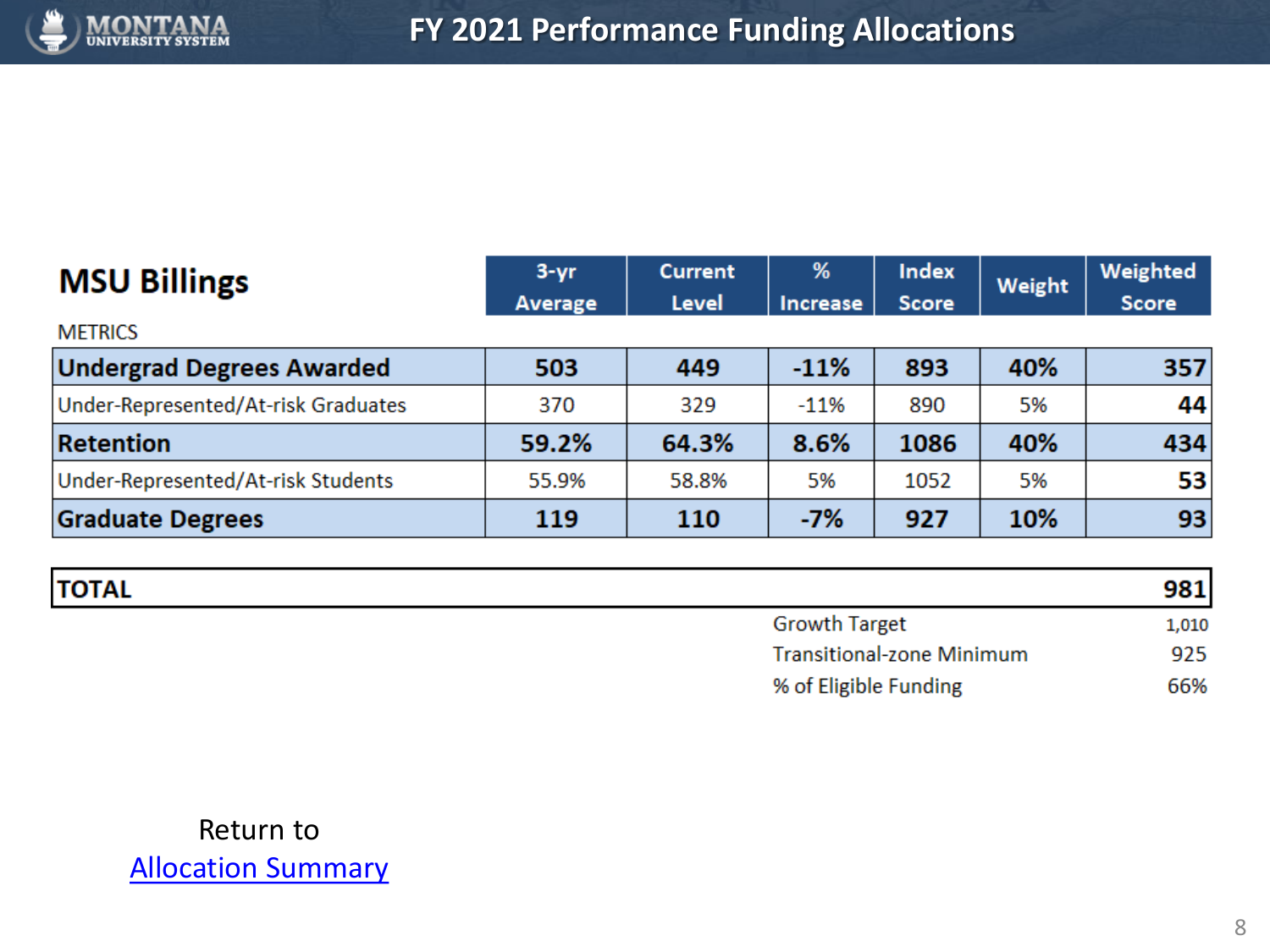

| <b>MSU Northern</b>                 | $3 - yr$<br>Average | <b>Current</b><br><b>Level</b> | %<br>Increase | <b>Index</b><br><b>Score</b> | Weight | Weighted<br><b>Score</b> |
|-------------------------------------|---------------------|--------------------------------|---------------|------------------------------|--------|--------------------------|
| <b>METRICS</b>                      |                     |                                |               |                              |        |                          |
| <b>Undergrad Degrees Awarded</b>    | 245                 | 271                            | 11%           | 1108                         | 40%    | 443                      |
| Under-Represented/At-risk Graduates | 174                 | 187                            | 8%            | 1077                         | 5%     | 54                       |
| <b>Retention</b>                    | 61.6%               | 61.2%                          | $-1%$         | 993                          | 40%    | 397                      |
| Under-Represented/At-risk Students  | 59%                 | 53%                            | $-11%$        | 894                          | 5%     | 45                       |
| <b>Dual Enrollment</b>              | 139                 | 261                            | 88%           | 1878                         | 10%    | 188                      |

| <b>TOTAL</b> |                               | --<br>. |
|--------------|-------------------------------|---------|
|              | Growt<br><b>Growth Target</b> | ,010    |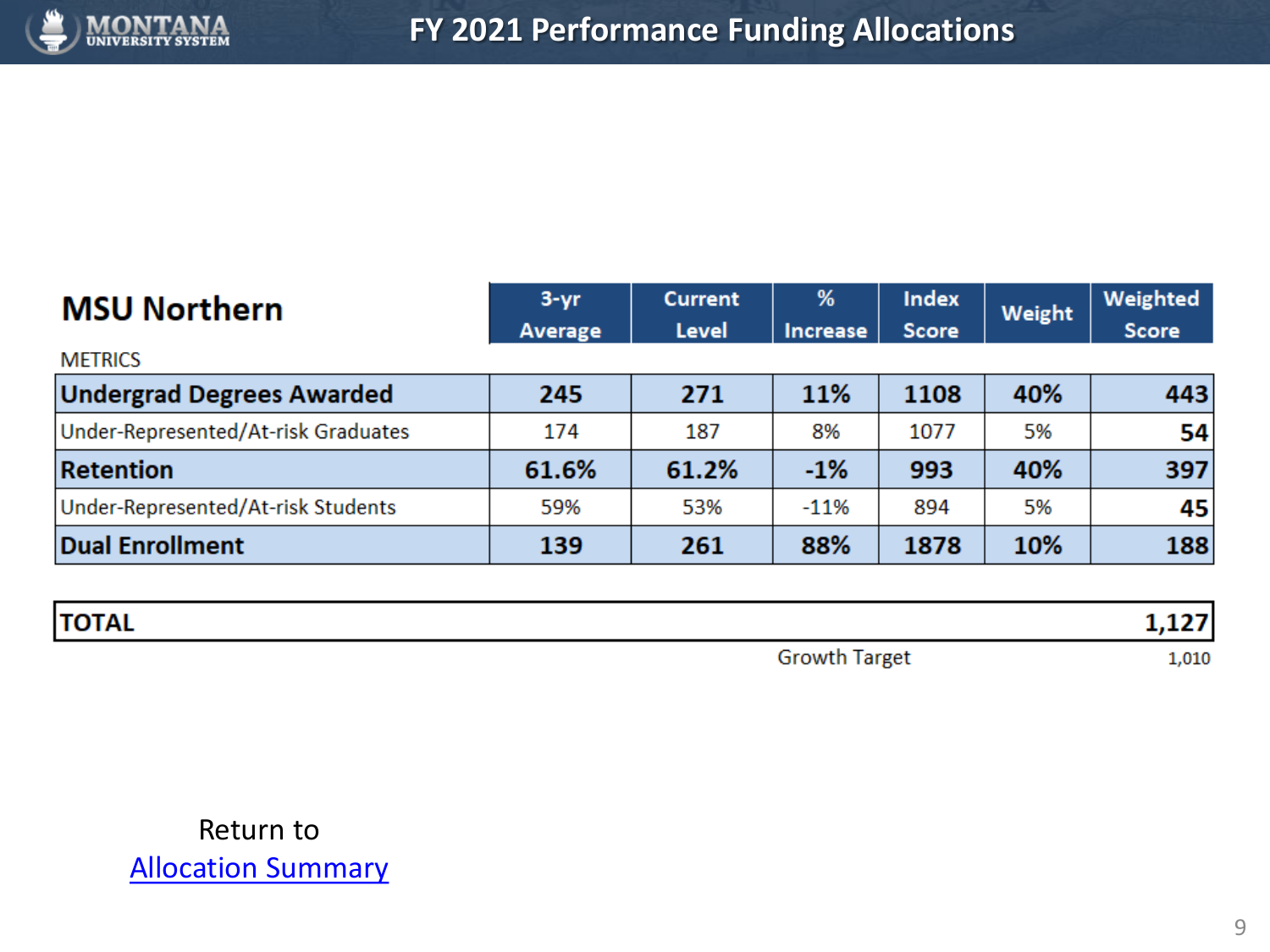

| MT Tech                             | $3 - yr$<br>Average | <b>Current</b><br>Level | %<br>Increase | <b>Index</b><br><b>Score</b> | Weight | Weighted<br><b>Score</b> |
|-------------------------------------|---------------------|-------------------------|---------------|------------------------------|--------|--------------------------|
|                                     |                     |                         |               |                              |        |                          |
| <b>Undergrad Degrees Awarded</b>    | 387                 | 384                     | $-1%$         | 993                          | 40%    | 397                      |
| Under-Represented/At-risk Graduates | 252                 | 238                     | -5%           | 946                          | 5%     | 47                       |
| <b>Retention</b>                    | 81.2%               | 81.6%                   | 0.5%          | 1005                         | 40%    | 402                      |
| Under-Represented/At-risk Students  | 76%                 | 79%                     | 4%            | 1035                         | 5%     | 52                       |
| <b>Graduate Degrees</b>             | 70                  | 96                      | 37.8%         | 1378                         | 10%    | 138                      |

| <b>TOTAL</b> |                      | )36  |
|--------------|----------------------|------|
|              | <b>Growth Target</b> | ,010 |

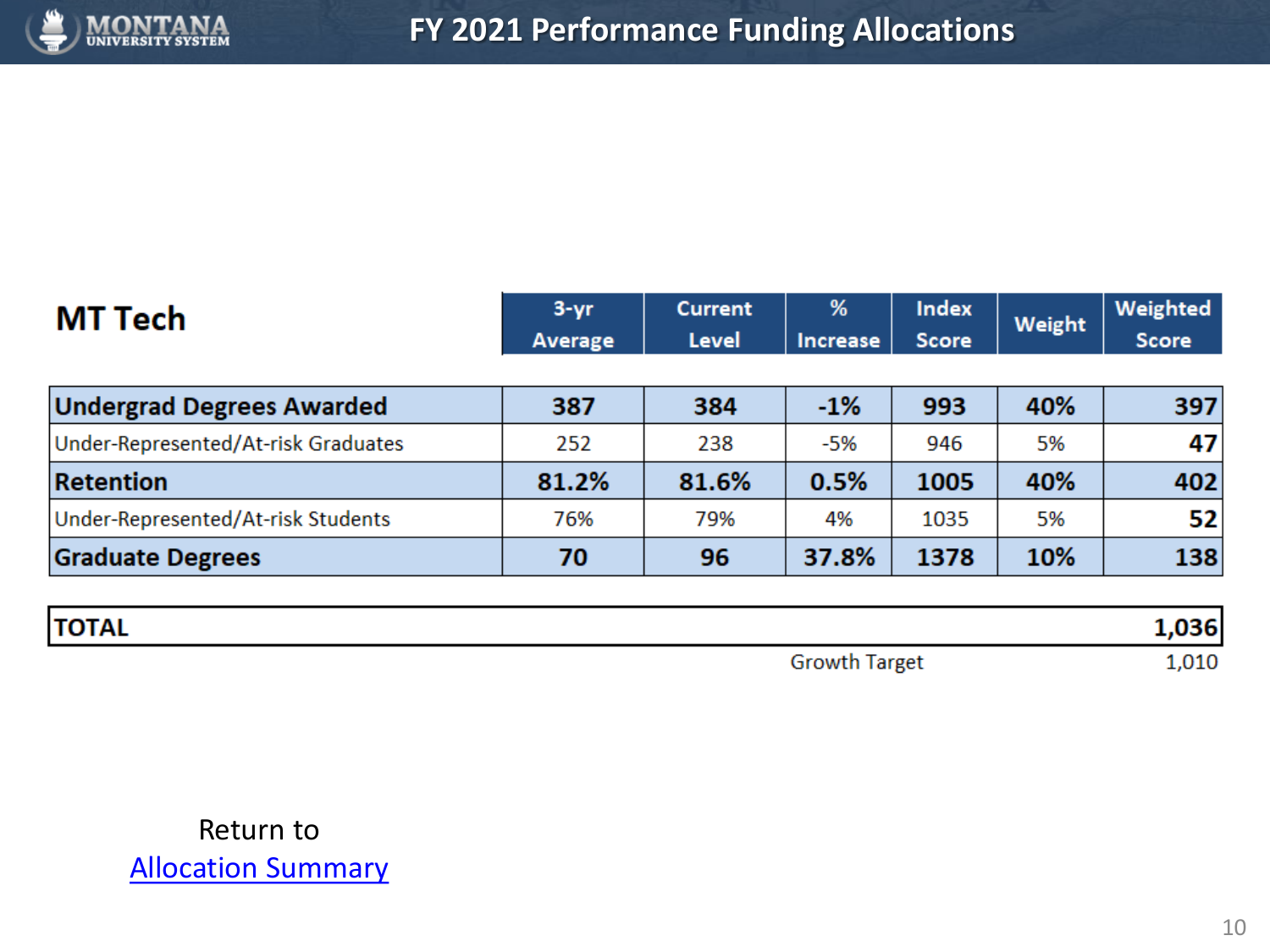

| <b>UM Western</b>                   | $3 - yr$<br>Average | <b>Current</b><br><b>Level</b> | %<br><b>Increase</b> | <b>Index</b><br><b>Score</b> | Weight | Weighted<br><b>Score</b> |
|-------------------------------------|---------------------|--------------------------------|----------------------|------------------------------|--------|--------------------------|
|                                     |                     |                                |                      |                              |        |                          |
| <b>Undergrad Degrees Awarded</b>    | 438                 | 563                            | 29%                  | 1286                         | 40%    | 515                      |
| Under-Represented/At-risk Graduates | 285                 | 346                            | 21%                  | 1213                         | 5%     | 61                       |
| <b>Retention</b>                    | 69%                 | 69%                            | 0%                   | 997                          | 40%    | 399                      |
| Under-Represented/At-risk Students  | 65%                 | 68%                            | 3%                   | 1033                         | 5%     | 52                       |
| <b>Dual Enrollment</b>              | 65                  | 130                            | 100%                 | 2000                         | 10%    | 200                      |

| <b>TOTAL</b> |                      |                |
|--------------|----------------------|----------------|
|              | <b>Growth Target</b> | $\lambda$ ,010 |

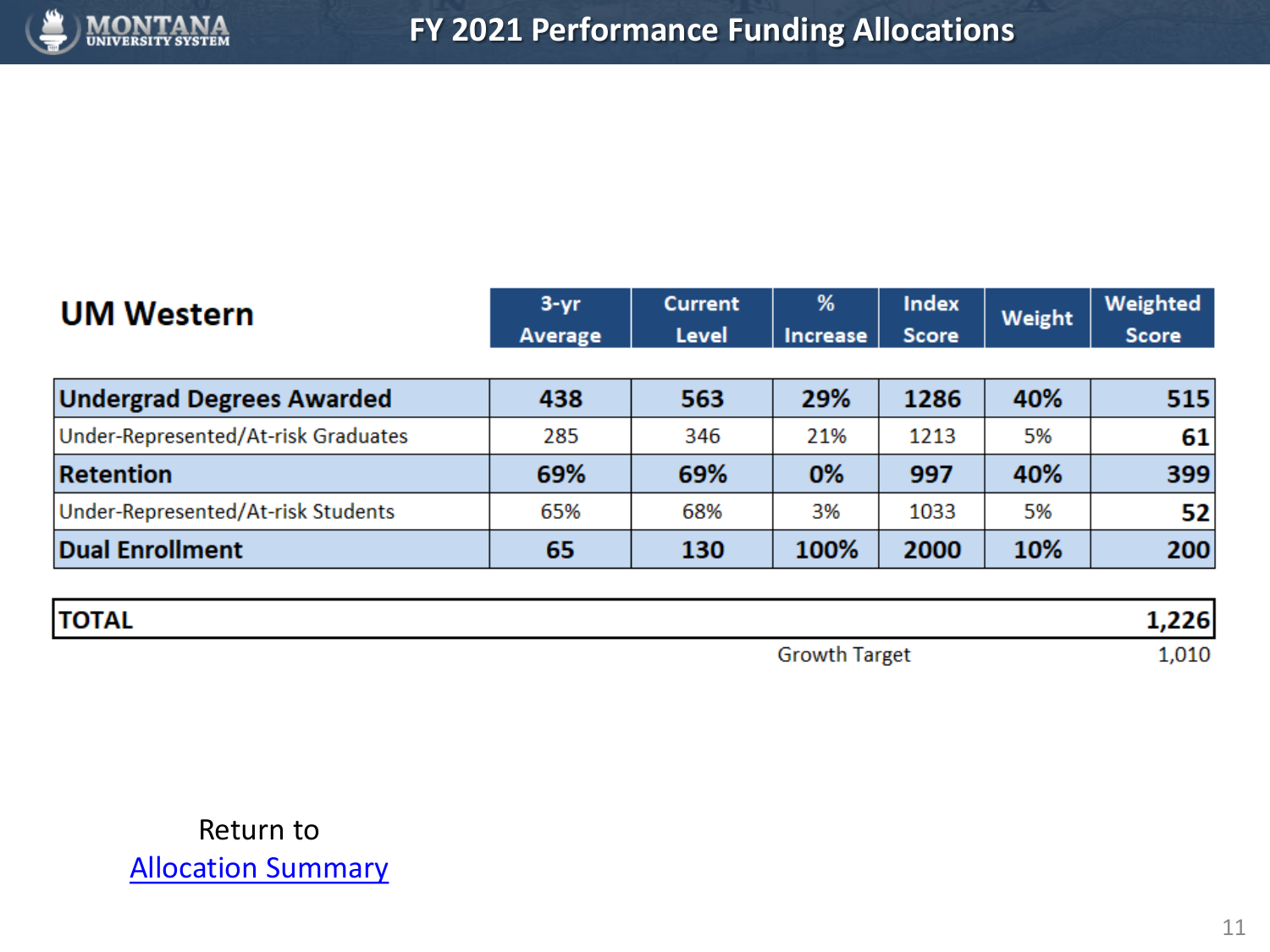

| <b>City College at MSUB</b>         | $3 - yr$ | <b>Current</b> | %               | <b>Index</b> | Weight | Weighted     |
|-------------------------------------|----------|----------------|-----------------|--------------|--------|--------------|
|                                     | Average  | <b>Level</b>   | <b>Increase</b> | <b>Score</b> |        | <b>Score</b> |
|                                     |          |                |                 |              |        |              |
| <b>Degrees/Certificates Awarded</b> | 239      | 248            | 4%              | 1038         | 30%    | 311          |
| Under-Represented/At-risk Graduates | 176      | 194            | 10%             | 1102         | 5%     | 55           |
| <b>Retention Rates</b>              | 54%      | 49%            | $-9%$           | 910          | 30%    | 273          |
| Under-Represented/At-risk Students  | 54%      | 47%            | $-13%$          | 872          | 5%     | 44           |
| <b>Dual Enrollment</b>              | 784      | 1,425          | 82%             | 1818         | 10%    | 182          |
| <b>Remedial Success</b>             | 38%      | 56%            | 46%             | 1462         | 10%    | 146          |
| <b>Credit Accumulation</b>          | 42%      | 37%            | $-11%$          | 889          | 10%    | 89           |

| <b>TOTAL</b> |                      | '00. |
|--------------|----------------------|------|
|              | <b>Growth Target</b> | ,010 |

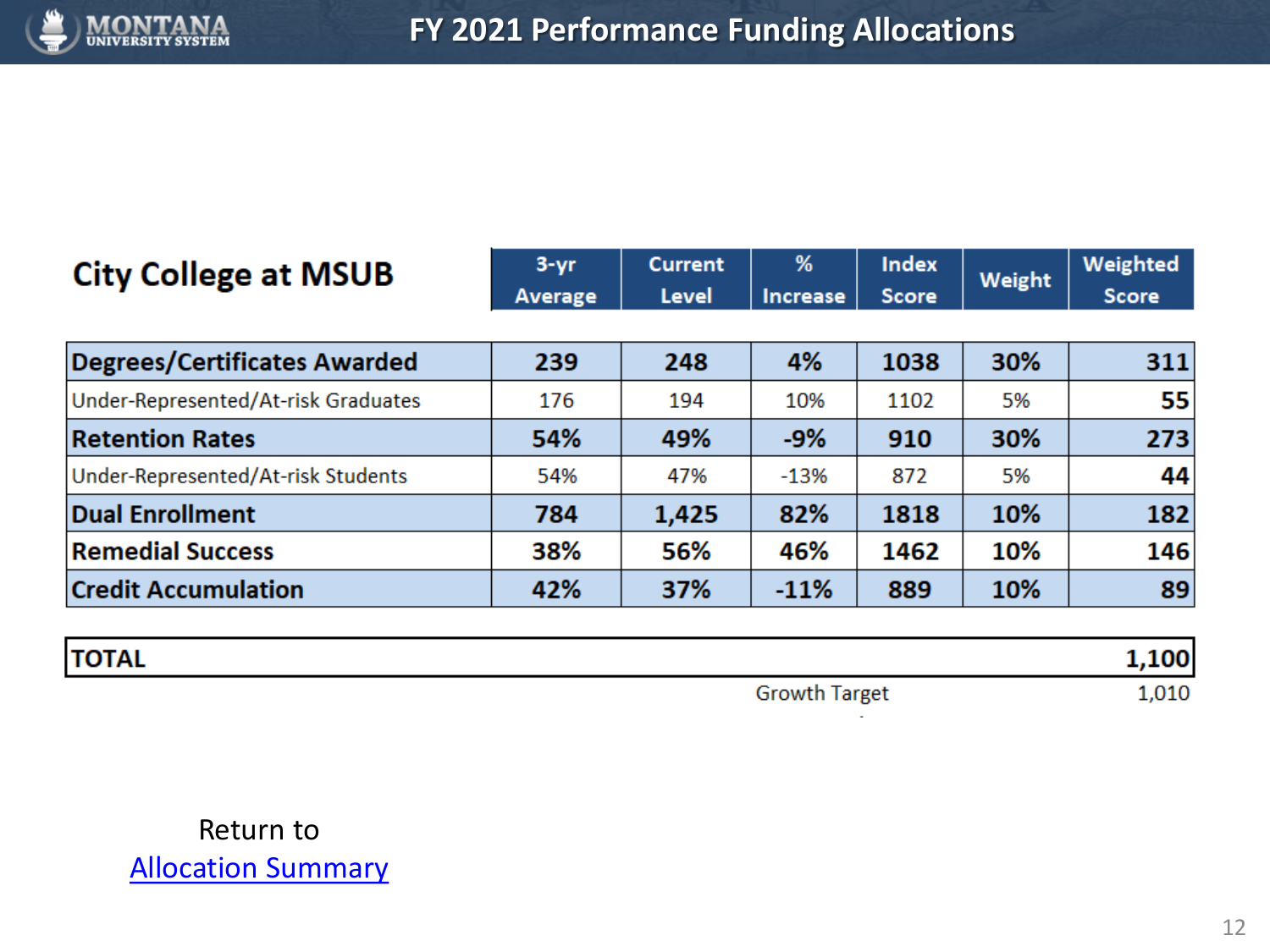

| <b>Gallatin College MSU</b>         | $3 - yr$ | <b>Current</b> | %               | <b>Index</b> | Weight | Weighted     |
|-------------------------------------|----------|----------------|-----------------|--------------|--------|--------------|
|                                     | Average  | <b>Level</b>   | <b>Increase</b> | <b>Score</b> |        | <b>Score</b> |
|                                     |          |                |                 |              |        |              |
| <b>Degrees/Certificates Awarded</b> | 155      | 172            | 11%             | 1112         | 30%    | 334          |
| Under-Represented/At-risk Graduates | 102      | 110            | 8%              | 1082         | 5%     | 54           |
| <b>Retention Rates</b>              | 63%      | 60%            | $-5%$           | 954          | 30%    | 286          |
| Under-Represented/At-risk Students  | 63%      | 59%            | -6%             | 940          | 5%     | 47           |
| <b>Dual Enrollment</b>              | 371      | 602            | 62%             | 1621         | 10%    | 162          |
| <b>Remedial Success</b>             | 47%      | 57%            | 21%             | 1211         | 10%    | 121          |
| <b>Credit Accumulation</b>          | 60%      | 60%            | 0%              | 1001         | 10%    | 100          |

| <b>TOTAL</b> |                      | 104  |
|--------------|----------------------|------|
|              | <b>Growth Target</b> | ,010 |

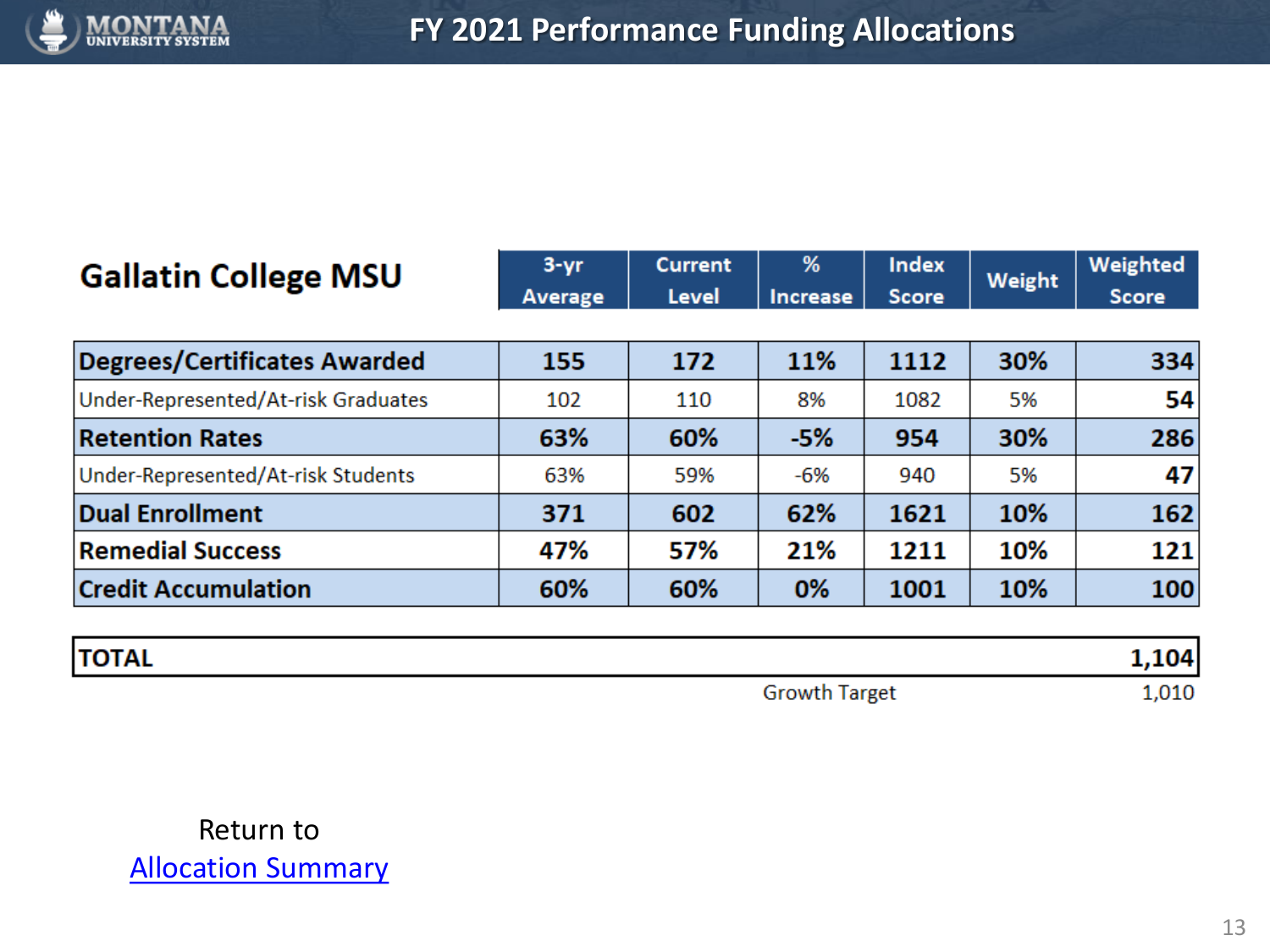

### Great

| <b>Great Falls College MSU</b>      | $3 - yr$ | <b>Current</b> | %               | <b>Index</b> | Weight | Weighted     |
|-------------------------------------|----------|----------------|-----------------|--------------|--------|--------------|
|                                     | Average  | <b>Level</b>   | <b>Increase</b> | <b>Score</b> |        | <b>Score</b> |
| <b>Degrees/Certificates Awarded</b> | 450      | 410            | $-9%$           | 911          | 30%    | 273          |
| Under-Represented/At-risk Graduates | 377      | 318            | $-16%$          | 844          | 5%     | 42           |
| <b>Retention Rates</b>              | 54%      | 62%            | 16%             | 1158         | 30%    | 348          |
| Under-Represented/At-risk Students  | 54%      | 61%            | 15%             | 1145         | 5%     | 57           |
| <b>Dual Enrollment</b>              | 694      | 845            | 22%             | 1218         | 10%    | 122          |
| <b>Remedial Success</b>             | 31%      | 29%            | -5%             | 955          | 10%    | 95           |
| <b>Credit Accumulation</b>          | 43%      | 49%            | 14%             | 1140         | 10%    | 114          |

| <b>TOTAL</b> |                      | 052 |
|--------------|----------------------|-----|
|              | <b>Growth Target</b> | 010 |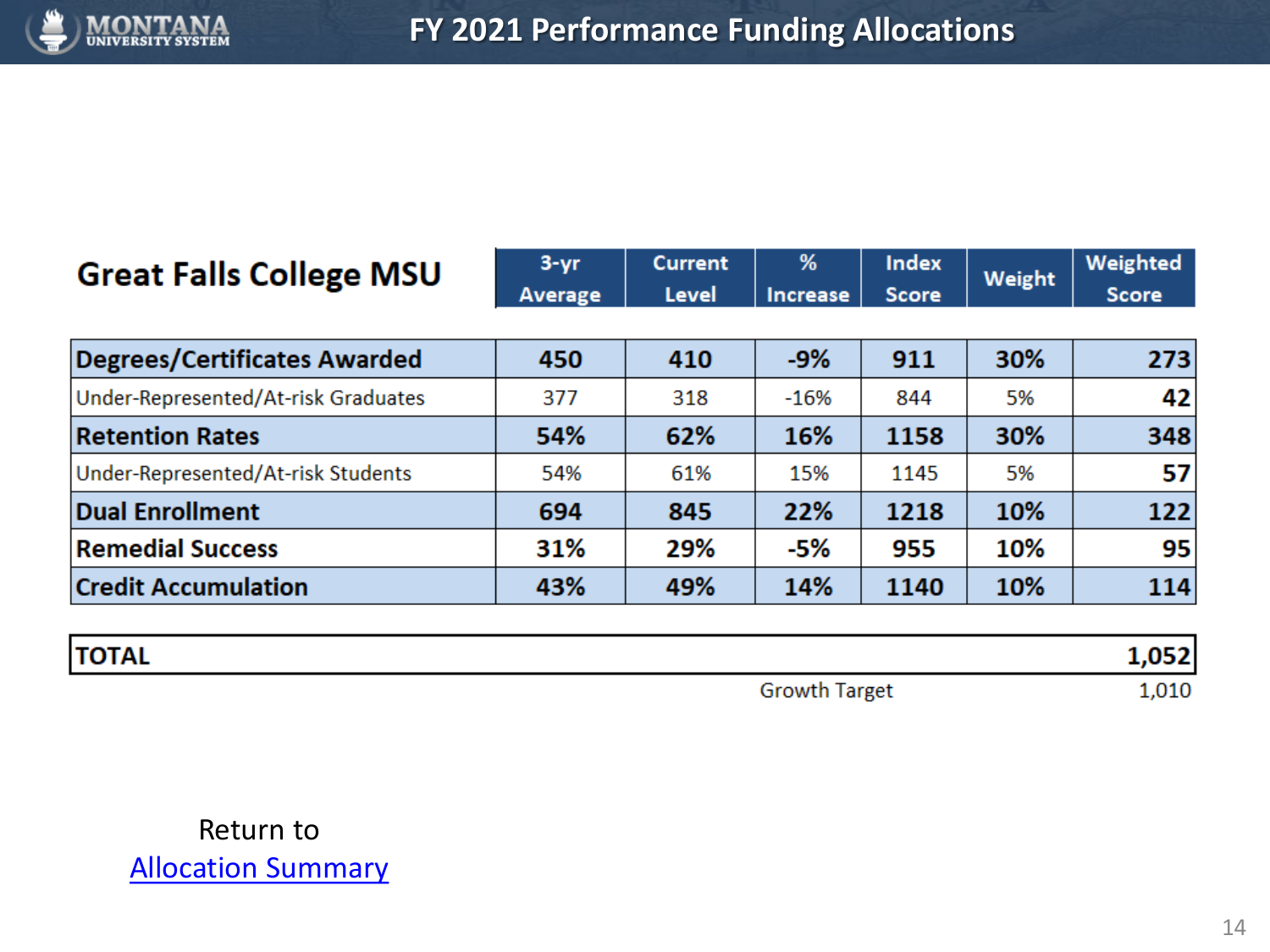

| <b>Helena College UM</b>            | $3 - yr$ | <b>Current</b> | %        | <b>Index</b> | Weight | Weighted     |
|-------------------------------------|----------|----------------|----------|--------------|--------|--------------|
|                                     | Average  | <b>Level</b>   | Increase | <b>Score</b> |        | <b>Score</b> |
|                                     |          |                |          |              |        |              |
| <b>Degrees/Certificates Awarded</b> | 250      | 284            | 14%      | 1138         | 30%    | 341          |
| Under-Represented/At-risk Graduates | 207      | 223            | 8%       | 1076         | 5%     | 54           |
| <b>Retention Rates</b>              | 59%      | 61%            | 4%       | 1040         | 30%    | 312          |
| Under-Represented/At-risk Students  | 58%      | 61%            | 6%       | 1060         | 5%     | 53           |
| <b>Dual Enrollment</b>              | 654      | 937            | 43%      | 1433         | 10%    | 143          |
| <b>Remedial Success</b>             | 54%      | 51%            | -5%      | 946          | 10%    | 95           |
| <b>Credit Accumulation</b>          | 51%      | 54%            | 7%       | 1071         | 10%    | 107          |

| <b>TOTAL</b> |                        | .05 |
|--------------|------------------------|-----|
|              | <b>Growt</b><br>Target | 010 |

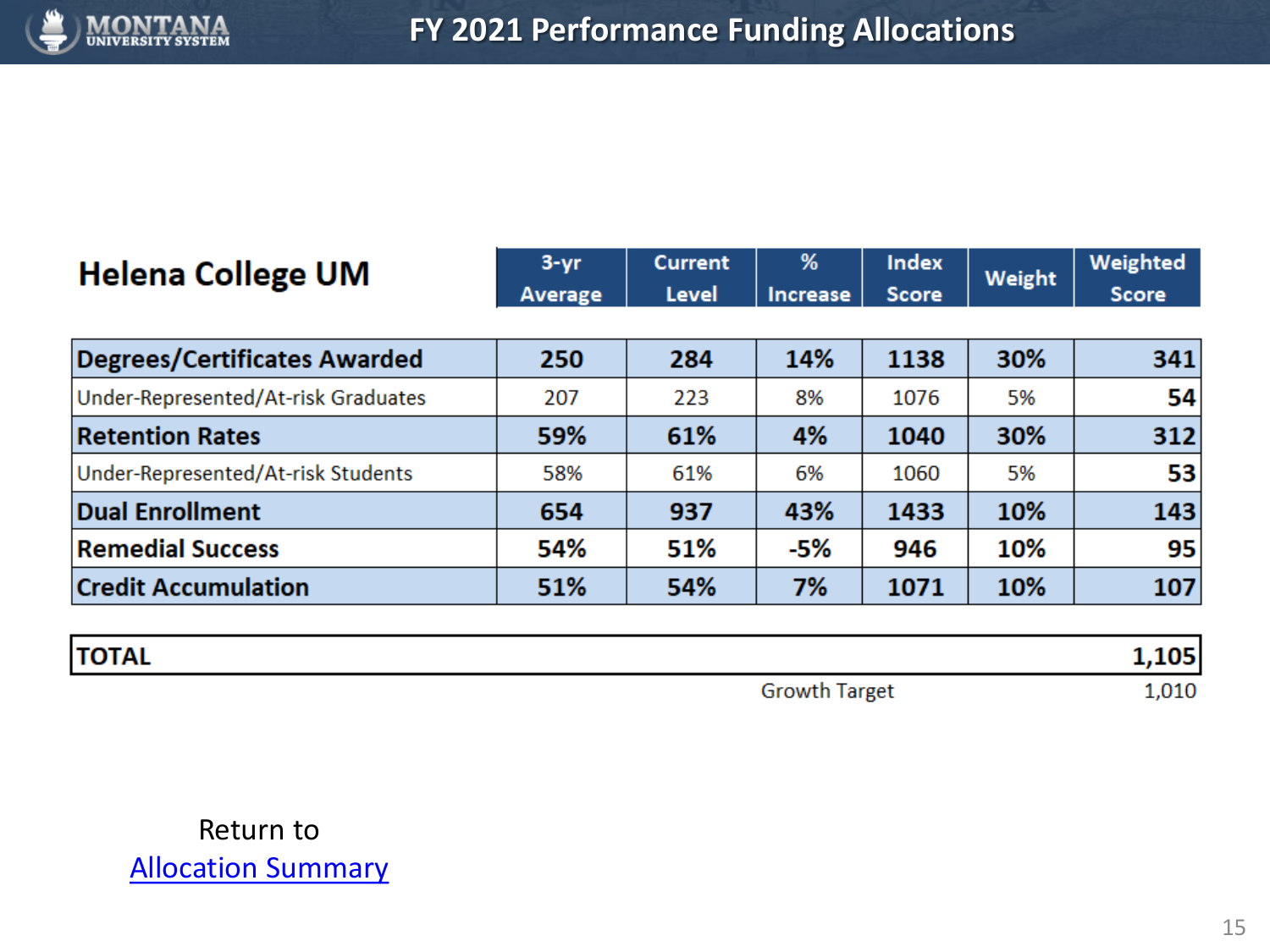

## **Highlands College of MTECH**

| $3 - vr$       | <b>Current</b> | %        | <b>Index</b> | Weight | <b>Weighted</b> |
|----------------|----------------|----------|--------------|--------|-----------------|
| <b>Average</b> | Level          | Increase | Score        |        | Score           |

| <b>Degrees/Certificates Awarded</b> | 143 | 110 | $-23%$ | 769  | 30% | 231 |
|-------------------------------------|-----|-----|--------|------|-----|-----|
| Under-Represented/At-risk Graduates | 101 | 65  | $-35%$ | 646  | 5%  | 32  |
| <b>Retention Rates</b>              | 65% | 65% | $-1%$  | 993  | 30% | 298 |
| Under-Represented/At-risk Students  | 61% | 56% | -8%    | 922  | 5%  | 46  |
| Dual Enrollment                     | 552 | 665 | 20%    | 1205 | 10% | 120 |
| <b>Remedial Success</b>             | 39% | 47% | 19%    | 1194 | 10% | 119 |
| <b>Credit Accumulation</b>          | 60% | 62% | 4%     | 1042 | 10% | 104 |

| <b>TOTAL</b> |                                  | 951   |
|--------------|----------------------------------|-------|
|              | <b>Growth Target</b>             | 1,010 |
|              | <b>Transitional-zone Minimum</b> | 757   |
|              | % of Eligible Funding            | 77%   |